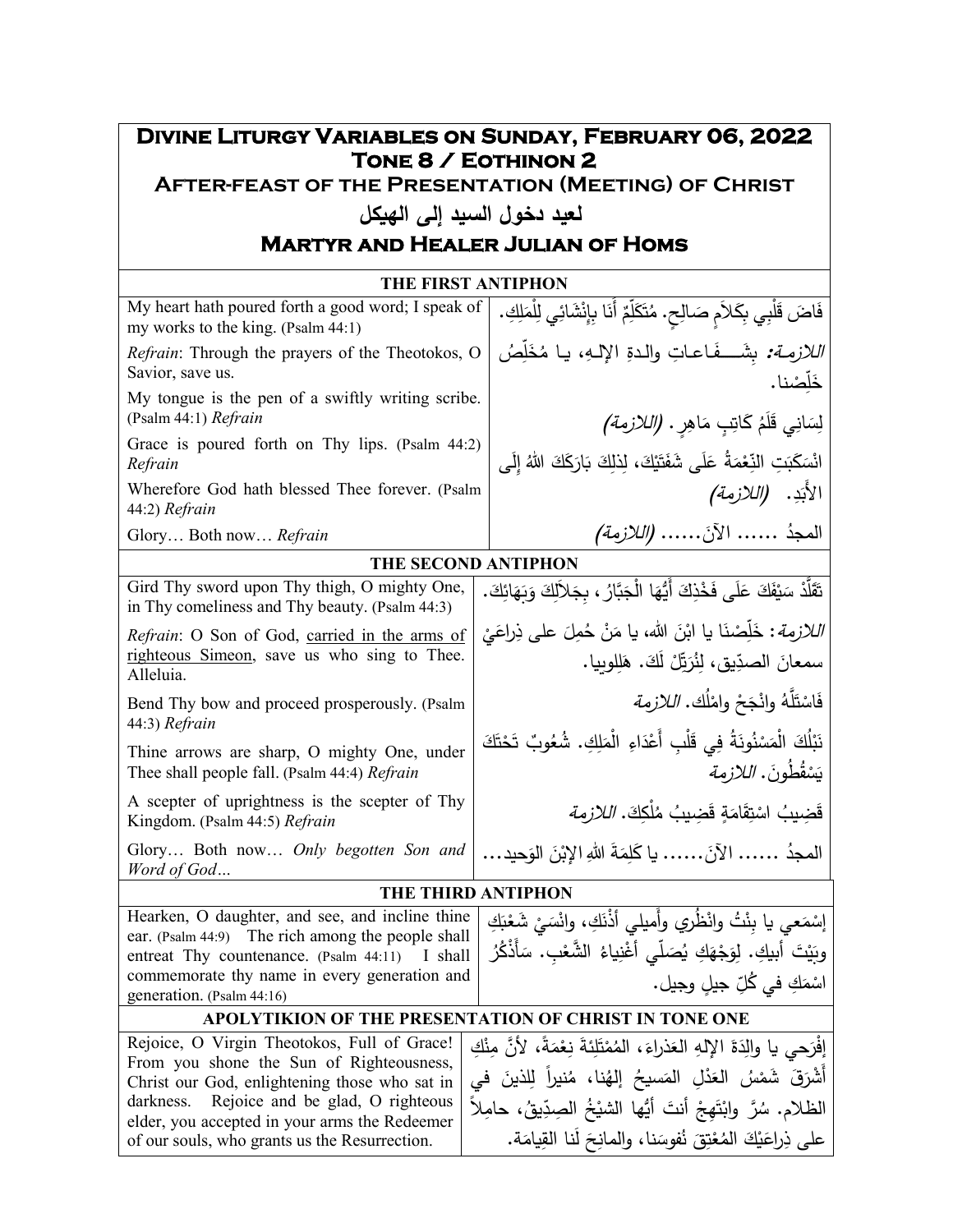| <b>RESURRECTIONAL APOLYTIKION IN TONE EIGHT</b><br>From the heights Thou didst descend, O<br>انْحَدَرْتَ مِنَ العُلوِّ يا مُتَحَنِّن، وقَبِلْتَ الدَّفْنَ ذا الثَّلاَثَةِ<br>compassionate One, and Thou didst submit to<br>الأَيام، لِكَيْ تُعْتِقَنا مِنَ الآلامِ، فَيا حَياتَنا وقِيامَتَنَا، يا رَبُّ<br>the three-day burial, that Thou might deliver<br>us from passion; Thou art our life and our<br>المَجْدُ لَك.<br>Resurrection, O Lord, glory to Thee.<br>APOLYTIKION OF THE PRESENTATION OF CHRIST IN TONE ONE<br>Rejoice, O Virgin Theotokos, Full of Grace!<br>إفْرَحي يا والِدَةَ الإِلهِ العَذراءَ، المُمْتَلِئةَ نِعْمَةً، لأنَّ مِنْكِ<br>From you shone the Sun of Righteousness,<br>أَشْرَقَ شَمْسُ العَذْلِ المَسيحُ إلهُنا، مُنيراً لِلذينَ في<br>Christ our God, enlightening those who sat in<br>darkness. Rejoice and be glad, O righteous<br>الظلام. سُرَّ وابْتَهجْ أَنتَ أَيُّها الشَّيْخُ الْصِدِّيقُ، حامِلاً<br>elder, you accepted in your arms the Redeemer<br>على ذِراعَيْكَ المُعْنِقَ نُفوسَنا، والمانِحَ لَنا القِيامَة.<br>of our souls, who grants us the Resurrection.<br>APOLYTIKION FOR ST. JULIAN OF HOMS IN TONE THREE<br>O holy passion-bearer and healing physician<br>أَيُّها القِدِّيسُ اللابِسُ الجِهاد، وَالطَّبِيبُ الشَّافي إِيليان،<br>Julian, intercede with the merciful God that He<br>تشفع إلى الإلهِ الرَّحيمِ، أنْ يُنْعِمَ بغُفرانِ الزَّلِاّتِ لِنُفُوسنا.<br>grant unto our souls forgiveness of sins.<br>APOLYTIKION OF ST. GEORGE IN TONE FOUR<br>As deliverer of captives and<br>بما أنك للمأســــورين محرر ومعتق، وللفقراء والمســـــاكين عاضـــــد<br>defender of the poor, healer of<br>وناصر ، وللمرضىي طبيب وشاف، وعن المؤمنين مكافح ومحارب،<br>the infirm, champion of kings:<br>Victorious Great Martyr George,<br>أيها العظيم في الشـــــهداء جاورجيوس اللابس الظفر ، تشــــفع إلى<br>intercede with Christ our God,<br>المسيح الإله في خلاص نفوسنا.<br>for our souls' salvation.<br>KONTAKION OF THE PRESENTATION OF CHRIST IN TONE ONE<br>Thou sanctified a virgin womb by Thy birth<br>أَيُّها المَسيحُ اﻹلهُ، يا مَنْ بِمَوْلِدِهِ قَدَّسَ الْمُسْتَوْدَعَ<br>and rightly blessed the hands of Simeon.<br>الْبَتولِيِّ، وبارَكَ يَدَيْ سِمْعانَ كَما لاقَ، وأَدْرَكَنا الآنَ<br>Thou hast come, O Christ our God, and on this |  |  |
|------------------------------------------------------------------------------------------------------------------------------------------------------------------------------------------------------------------------------------------------------------------------------------------------------------------------------------------------------------------------------------------------------------------------------------------------------------------------------------------------------------------------------------------------------------------------------------------------------------------------------------------------------------------------------------------------------------------------------------------------------------------------------------------------------------------------------------------------------------------------------------------------------------------------------------------------------------------------------------------------------------------------------------------------------------------------------------------------------------------------------------------------------------------------------------------------------------------------------------------------------------------------------------------------------------------------------------------------------------------------------------------------------------------------------------------------------------------------------------------------------------------------------------------------------------------------------------------------------------------------------------------------------------------------------------------------------------------------------------------------------------------------------------------------------------------------------------------------------------------------------------------------------------------------------------------------------------------------------------------------------------------------------------------------------------------------------------------------------------------------------------------------------------------------------------------------------------------------------------------------------------------------------------------------------------|--|--|
|                                                                                                                                                                                                                                                                                                                                                                                                                                                                                                                                                                                                                                                                                                                                                                                                                                                                                                                                                                                                                                                                                                                                                                                                                                                                                                                                                                                                                                                                                                                                                                                                                                                                                                                                                                                                                                                                                                                                                                                                                                                                                                                                                                                                                                                                                                            |  |  |
|                                                                                                                                                                                                                                                                                                                                                                                                                                                                                                                                                                                                                                                                                                                                                                                                                                                                                                                                                                                                                                                                                                                                                                                                                                                                                                                                                                                                                                                                                                                                                                                                                                                                                                                                                                                                                                                                                                                                                                                                                                                                                                                                                                                                                                                                                                            |  |  |
|                                                                                                                                                                                                                                                                                                                                                                                                                                                                                                                                                                                                                                                                                                                                                                                                                                                                                                                                                                                                                                                                                                                                                                                                                                                                                                                                                                                                                                                                                                                                                                                                                                                                                                                                                                                                                                                                                                                                                                                                                                                                                                                                                                                                                                                                                                            |  |  |
|                                                                                                                                                                                                                                                                                                                                                                                                                                                                                                                                                                                                                                                                                                                                                                                                                                                                                                                                                                                                                                                                                                                                                                                                                                                                                                                                                                                                                                                                                                                                                                                                                                                                                                                                                                                                                                                                                                                                                                                                                                                                                                                                                                                                                                                                                                            |  |  |
|                                                                                                                                                                                                                                                                                                                                                                                                                                                                                                                                                                                                                                                                                                                                                                                                                                                                                                                                                                                                                                                                                                                                                                                                                                                                                                                                                                                                                                                                                                                                                                                                                                                                                                                                                                                                                                                                                                                                                                                                                                                                                                                                                                                                                                                                                                            |  |  |
|                                                                                                                                                                                                                                                                                                                                                                                                                                                                                                                                                                                                                                                                                                                                                                                                                                                                                                                                                                                                                                                                                                                                                                                                                                                                                                                                                                                                                                                                                                                                                                                                                                                                                                                                                                                                                                                                                                                                                                                                                                                                                                                                                                                                                                                                                                            |  |  |
|                                                                                                                                                                                                                                                                                                                                                                                                                                                                                                                                                                                                                                                                                                                                                                                                                                                                                                                                                                                                                                                                                                                                                                                                                                                                                                                                                                                                                                                                                                                                                                                                                                                                                                                                                                                                                                                                                                                                                                                                                                                                                                                                                                                                                                                                                                            |  |  |
|                                                                                                                                                                                                                                                                                                                                                                                                                                                                                                                                                                                                                                                                                                                                                                                                                                                                                                                                                                                                                                                                                                                                                                                                                                                                                                                                                                                                                                                                                                                                                                                                                                                                                                                                                                                                                                                                                                                                                                                                                                                                                                                                                                                                                                                                                                            |  |  |
|                                                                                                                                                                                                                                                                                                                                                                                                                                                                                                                                                                                                                                                                                                                                                                                                                                                                                                                                                                                                                                                                                                                                                                                                                                                                                                                                                                                                                                                                                                                                                                                                                                                                                                                                                                                                                                                                                                                                                                                                                                                                                                                                                                                                                                                                                                            |  |  |
|                                                                                                                                                                                                                                                                                                                                                                                                                                                                                                                                                                                                                                                                                                                                                                                                                                                                                                                                                                                                                                                                                                                                                                                                                                                                                                                                                                                                                                                                                                                                                                                                                                                                                                                                                                                                                                                                                                                                                                                                                                                                                                                                                                                                                                                                                                            |  |  |
|                                                                                                                                                                                                                                                                                                                                                                                                                                                                                                                                                                                                                                                                                                                                                                                                                                                                                                                                                                                                                                                                                                                                                                                                                                                                                                                                                                                                                                                                                                                                                                                                                                                                                                                                                                                                                                                                                                                                                                                                                                                                                                                                                                                                                                                                                                            |  |  |
|                                                                                                                                                                                                                                                                                                                                                                                                                                                                                                                                                                                                                                                                                                                                                                                                                                                                                                                                                                                                                                                                                                                                                                                                                                                                                                                                                                                                                                                                                                                                                                                                                                                                                                                                                                                                                                                                                                                                                                                                                                                                                                                                                                                                                                                                                                            |  |  |
|                                                                                                                                                                                                                                                                                                                                                                                                                                                                                                                                                                                                                                                                                                                                                                                                                                                                                                                                                                                                                                                                                                                                                                                                                                                                                                                                                                                                                                                                                                                                                                                                                                                                                                                                                                                                                                                                                                                                                                                                                                                                                                                                                                                                                                                                                                            |  |  |
|                                                                                                                                                                                                                                                                                                                                                                                                                                                                                                                                                                                                                                                                                                                                                                                                                                                                                                                                                                                                                                                                                                                                                                                                                                                                                                                                                                                                                                                                                                                                                                                                                                                                                                                                                                                                                                                                                                                                                                                                                                                                                                                                                                                                                                                                                                            |  |  |
|                                                                                                                                                                                                                                                                                                                                                                                                                                                                                                                                                                                                                                                                                                                                                                                                                                                                                                                                                                                                                                                                                                                                                                                                                                                                                                                                                                                                                                                                                                                                                                                                                                                                                                                                                                                                                                                                                                                                                                                                                                                                                                                                                                                                                                                                                                            |  |  |
|                                                                                                                                                                                                                                                                                                                                                                                                                                                                                                                                                                                                                                                                                                                                                                                                                                                                                                                                                                                                                                                                                                                                                                                                                                                                                                                                                                                                                                                                                                                                                                                                                                                                                                                                                                                                                                                                                                                                                                                                                                                                                                                                                                                                                                                                                                            |  |  |
|                                                                                                                                                                                                                                                                                                                                                                                                                                                                                                                                                                                                                                                                                                                                                                                                                                                                                                                                                                                                                                                                                                                                                                                                                                                                                                                                                                                                                                                                                                                                                                                                                                                                                                                                                                                                                                                                                                                                                                                                                                                                                                                                                                                                                                                                                                            |  |  |
|                                                                                                                                                                                                                                                                                                                                                                                                                                                                                                                                                                                                                                                                                                                                                                                                                                                                                                                                                                                                                                                                                                                                                                                                                                                                                                                                                                                                                                                                                                                                                                                                                                                                                                                                                                                                                                                                                                                                                                                                                                                                                                                                                                                                                                                                                                            |  |  |
|                                                                                                                                                                                                                                                                                                                                                                                                                                                                                                                                                                                                                                                                                                                                                                                                                                                                                                                                                                                                                                                                                                                                                                                                                                                                                                                                                                                                                                                                                                                                                                                                                                                                                                                                                                                                                                                                                                                                                                                                                                                                                                                                                                                                                                                                                                            |  |  |
|                                                                                                                                                                                                                                                                                                                                                                                                                                                                                                                                                                                                                                                                                                                                                                                                                                                                                                                                                                                                                                                                                                                                                                                                                                                                                                                                                                                                                                                                                                                                                                                                                                                                                                                                                                                                                                                                                                                                                                                                                                                                                                                                                                                                                                                                                                            |  |  |
|                                                                                                                                                                                                                                                                                                                                                                                                                                                                                                                                                                                                                                                                                                                                                                                                                                                                                                                                                                                                                                                                                                                                                                                                                                                                                                                                                                                                                                                                                                                                                                                                                                                                                                                                                                                                                                                                                                                                                                                                                                                                                                                                                                                                                                                                                                            |  |  |
|                                                                                                                                                                                                                                                                                                                                                                                                                                                                                                                                                                                                                                                                                                                                                                                                                                                                                                                                                                                                                                                                                                                                                                                                                                                                                                                                                                                                                                                                                                                                                                                                                                                                                                                                                                                                                                                                                                                                                                                                                                                                                                                                                                                                                                                                                                            |  |  |
|                                                                                                                                                                                                                                                                                                                                                                                                                                                                                                                                                                                                                                                                                                                                                                                                                                                                                                                                                                                                                                                                                                                                                                                                                                                                                                                                                                                                                                                                                                                                                                                                                                                                                                                                                                                                                                                                                                                                                                                                                                                                                                                                                                                                                                                                                                            |  |  |
|                                                                                                                                                                                                                                                                                                                                                                                                                                                                                                                                                                                                                                                                                                                                                                                                                                                                                                                                                                                                                                                                                                                                                                                                                                                                                                                                                                                                                                                                                                                                                                                                                                                                                                                                                                                                                                                                                                                                                                                                                                                                                                                                                                                                                                                                                                            |  |  |
|                                                                                                                                                                                                                                                                                                                                                                                                                                                                                                                                                                                                                                                                                                                                                                                                                                                                                                                                                                                                                                                                                                                                                                                                                                                                                                                                                                                                                                                                                                                                                                                                                                                                                                                                                                                                                                                                                                                                                                                                                                                                                                                                                                                                                                                                                                            |  |  |
|                                                                                                                                                                                                                                                                                                                                                                                                                                                                                                                                                                                                                                                                                                                                                                                                                                                                                                                                                                                                                                                                                                                                                                                                                                                                                                                                                                                                                                                                                                                                                                                                                                                                                                                                                                                                                                                                                                                                                                                                                                                                                                                                                                                                                                                                                                            |  |  |
| day hast saved us! Give peace and strength<br>وخَلَّصَنا؛ إحْفَظْ رَعِيَّتَكَ بِسَلامٍ في الْحُروبِ، وأَيِّدِ<br>to the Orthodox people whom Thou has loved,                                                                                                                                                                                                                                                                                                                                                                                                                                                                                                                                                                                                                                                                                                                                                                                                                                                                                                                                                                                                                                                                                                                                                                                                                                                                                                                                                                                                                                                                                                                                                                                                                                                                                                                                                                                                                                                                                                                                                                                                                                                                                                                                               |  |  |
| المُلوكَ الذينَ أَحْبَبْتَهُمْ، بِما أَنَّكَ وَحْدَكَ مُحِبٍّ لِلْبَشَرِ .<br>O only lover of mankind.                                                                                                                                                                                                                                                                                                                                                                                                                                                                                                                                                                                                                                                                                                                                                                                                                                                                                                                                                                                                                                                                                                                                                                                                                                                                                                                                                                                                                                                                                                                                                                                                                                                                                                                                                                                                                                                                                                                                                                                                                                                                                                                                                                                                     |  |  |
| <b>EPISTLE</b> for the 17 <sup>th</sup> Sunday after Pentecost                                                                                                                                                                                                                                                                                                                                                                                                                                                                                                                                                                                                                                                                                                                                                                                                                                                                                                                                                                                                                                                                                                                                                                                                                                                                                                                                                                                                                                                                                                                                                                                                                                                                                                                                                                                                                                                                                                                                                                                                                                                                                                                                                                                                                                             |  |  |
| Make your vows to the Lord our God and perform them.                                                                                                                                                                                                                                                                                                                                                                                                                                                                                                                                                                                                                                                                                                                                                                                                                                                                                                                                                                                                                                                                                                                                                                                                                                                                                                                                                                                                                                                                                                                                                                                                                                                                                                                                                                                                                                                                                                                                                                                                                                                                                                                                                                                                                                                       |  |  |
| صلُّوا وأوفوا الرَّبِّ إلهَنا.<br>(Psalm / 5:11)                                                                                                                                                                                                                                                                                                                                                                                                                                                                                                                                                                                                                                                                                                                                                                                                                                                                                                                                                                                                                                                                                                                                                                                                                                                                                                                                                                                                                                                                                                                                                                                                                                                                                                                                                                                                                                                                                                                                                                                                                                                                                                                                                                                                                                                           |  |  |
| الله معروفٌ في أرضٍ يهوذا. إسْمُهُ عَظْيُم<br>God is known in Judah; His Name is great in Israel.                                                                                                                                                                                                                                                                                                                                                                                                                                                                                                                                                                                                                                                                                                                                                                                                                                                                                                                                                                                                                                                                                                                                                                                                                                                                                                                                                                                                                                                                                                                                                                                                                                                                                                                                                                                                                                                                                                                                                                                                                                                                                                                                                                                                          |  |  |
| (Psalm 75:1)<br>في إشرائيل.                                                                                                                                                                                                                                                                                                                                                                                                                                                                                                                                                                                                                                                                                                                                                                                                                                                                                                                                                                                                                                                                                                                                                                                                                                                                                                                                                                                                                                                                                                                                                                                                                                                                                                                                                                                                                                                                                                                                                                                                                                                                                                                                                                                                                                                                                |  |  |
| The Reading is from St. Paul's Second Letter to the                                                                                                                                                                                                                                                                                                                                                                                                                                                                                                                                                                                                                                                                                                                                                                                                                                                                                                                                                                                                                                                                                                                                                                                                                                                                                                                                                                                                                                                                                                                                                                                                                                                                                                                                                                                                                                                                                                                                                                                                                                                                                                                                                                                                                                                        |  |  |
| فَصْلٌ مِنْ رسالَةِ القِدِّيسِ بولُسَ الرَّسولِ<br>Corinthians $(6:16-7:1)$                                                                                                                                                                                                                                                                                                                                                                                                                                                                                                                                                                                                                                                                                                                                                                                                                                                                                                                                                                                                                                                                                                                                                                                                                                                                                                                                                                                                                                                                                                                                                                                                                                                                                                                                                                                                                                                                                                                                                                                                                                                                                                                                                                                                                                |  |  |
| Brethren, we are the temple of the living God; as God said,<br>الثَّانيَةِ<br>"I will live in them and move among them, and I will be                                                                                                                                                                                                                                                                                                                                                                                                                                                                                                                                                                                                                                                                                                                                                                                                                                                                                                                                                                                                                                                                                                                                                                                                                                                                                                                                                                                                                                                                                                                                                                                                                                                                                                                                                                                                                                                                                                                                                                                                                                                                                                                                                                      |  |  |
| their God, and they shall be my people. Therefore come<br>إِلَى أَهْلِ كورِنْثوسِ. (16:6-1:7)                                                                                                                                                                                                                                                                                                                                                                                                                                                                                                                                                                                                                                                                                                                                                                                                                                                                                                                                                                                                                                                                                                                                                                                                                                                                                                                                                                                                                                                                                                                                                                                                                                                                                                                                                                                                                                                                                                                                                                                                                                                                                                                                                                                                              |  |  |
| out from them, and be separate from them, says the Lord,                                                                                                                                                                                                                                                                                                                                                                                                                                                                                                                                                                                                                                                                                                                                                                                                                                                                                                                                                                                                                                                                                                                                                                                                                                                                                                                                                                                                                                                                                                                                                                                                                                                                                                                                                                                                                                                                                                                                                                                                                                                                                                                                                                                                                                                   |  |  |
| يا إِخْوَةُ، أَنْتُمْ هَيْكَلُ اللهِ الْحَيِّ، كما قالَ اللهُ<br>and touch nothing unclean; then I will welcome you, and                                                                                                                                                                                                                                                                                                                                                                                                                                                                                                                                                                                                                                                                                                                                                                                                                                                                                                                                                                                                                                                                                                                                                                                                                                                                                                                                                                                                                                                                                                                                                                                                                                                                                                                                                                                                                                                                                                                                                                                                                                                                                                                                                                                   |  |  |
| I will be a father to you, and you shall be my sons and<br>"إنّي سَأَسْكُنُ فيهِمْ، وأَسيرُ فيما بَيْنَهُمْ، وأكونُ                                                                                                                                                                                                                                                                                                                                                                                                                                                                                                                                                                                                                                                                                                                                                                                                                                                                                                                                                                                                                                                                                                                                                                                                                                                                                                                                                                                                                                                                                                                                                                                                                                                                                                                                                                                                                                                                                                                                                                                                                                                                                                                                                                                        |  |  |
| daughters, says the Lord Almighty." Since we have                                                                                                                                                                                                                                                                                                                                                                                                                                                                                                                                                                                                                                                                                                                                                                                                                                                                                                                                                                                                                                                                                                                                                                                                                                                                                                                                                                                                                                                                                                                                                                                                                                                                                                                                                                                                                                                                                                                                                                                                                                                                                                                                                                                                                                                          |  |  |
| لَهُمْ إِلهاً وَهُمْ يَكونونَ لي شَعْباً فَلِذلِكَ اخْرُجوا<br>these promises, beloved, let us cleanse ourselves from                                                                                                                                                                                                                                                                                                                                                                                                                                                                                                                                                                                                                                                                                                                                                                                                                                                                                                                                                                                                                                                                                                                                                                                                                                                                                                                                                                                                                                                                                                                                                                                                                                                                                                                                                                                                                                                                                                                                                                                                                                                                                                                                                                                      |  |  |
| every defilement of body and spirit, and make holiness<br>مِنْ بَيْنِهِمْ واعْتَزِلُوا"، يَقُولُ الرَّبُّ، "ولا تَمَسُّوا                                                                                                                                                                                                                                                                                                                                                                                                                                                                                                                                                                                                                                                                                                                                                                                                                                                                                                                                                                                                                                                                                                                                                                                                                                                                                                                                                                                                                                                                                                                                                                                                                                                                                                                                                                                                                                                                                                                                                                                                                                                                                                                                                                                  |  |  |
| perfect in the fear of God.<br>نَجِساً، فأَقْبَلَكُمْ، وأكونَ لَكُمْ أَباً، وأَنْتُمْ تَكونونَ<br>Priest: Peace be to you reader.                                                                                                                                                                                                                                                                                                                                                                                                                                                                                                                                                                                                                                                                                                                                                                                                                                                                                                                                                                                                                                                                                                                                                                                                                                                                                                                                                                                                                                                                                                                                                                                                                                                                                                                                                                                                                                                                                                                                                                                                                                                                                                                                                                          |  |  |
| Reader: And to your spirit.                                                                                                                                                                                                                                                                                                                                                                                                                                                                                                                                                                                                                                                                                                                                                                                                                                                                                                                                                                                                                                                                                                                                                                                                                                                                                                                                                                                                                                                                                                                                                                                                                                                                                                                                                                                                                                                                                                                                                                                                                                                                                                                                                                                                                                                                                |  |  |
| لى بَنينَ وبَناتٍ،" يَقولُ الرَّبُّ القَديرُ . وإذْ لَنا<br>(Refrain) Alleluia, Alleluia, Alleluia.                                                                                                                                                                                                                                                                                                                                                                                                                                                                                                                                                                                                                                                                                                                                                                                                                                                                                                                                                                                                                                                                                                                                                                                                                                                                                                                                                                                                                                                                                                                                                                                                                                                                                                                                                                                                                                                                                                                                                                                                                                                                                                                                                                                                        |  |  |
| <i>verse:</i> O come, let us sing to the Lord; let us shout for                                                                                                                                                                                                                                                                                                                                                                                                                                                                                                                                                                                                                                                                                                                                                                                                                                                                                                                                                                                                                                                                                                                                                                                                                                                                                                                                                                                                                                                                                                                                                                                                                                                                                                                                                                                                                                                                                                                                                                                                                                                                                                                                                                                                                                            |  |  |